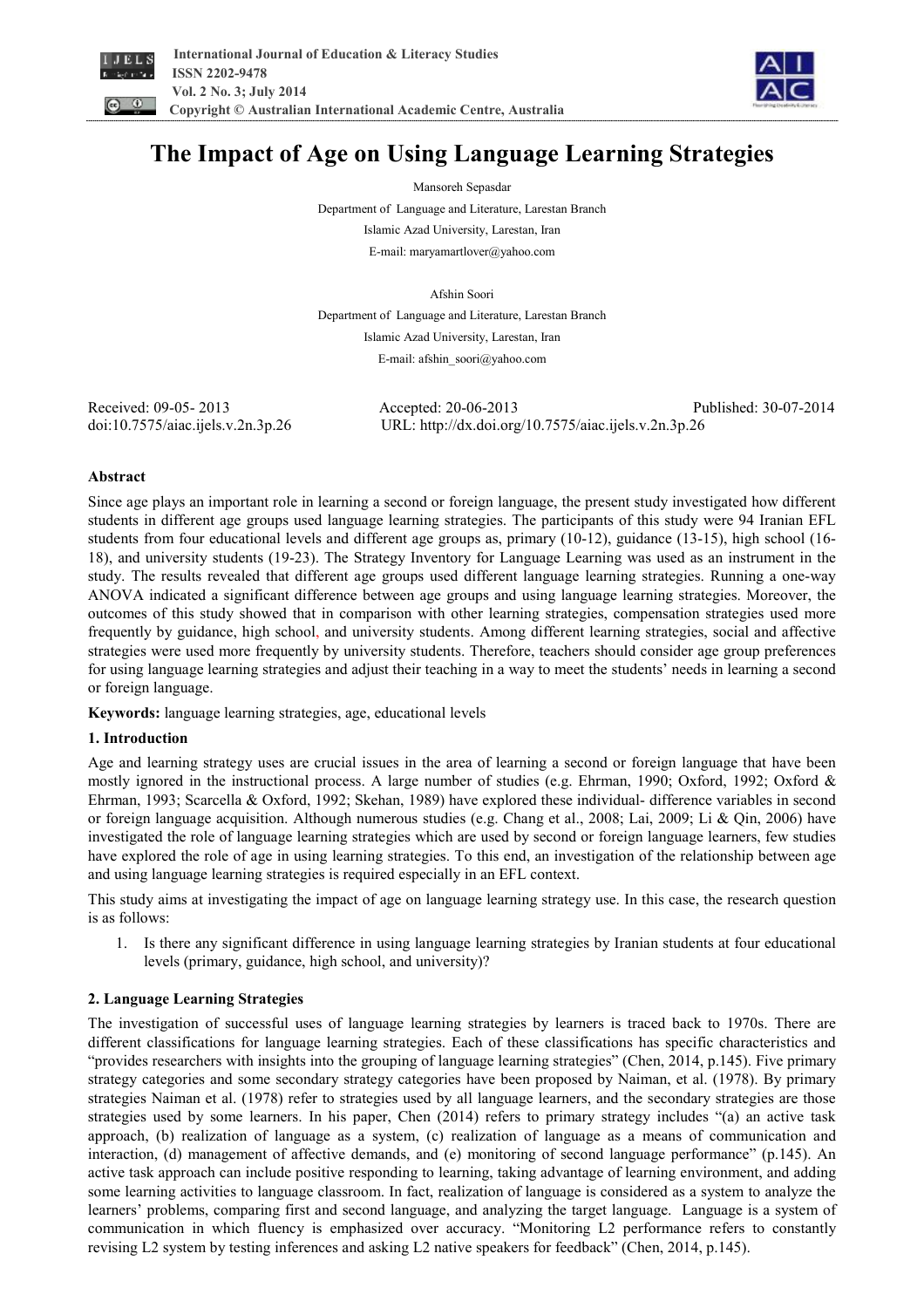Four main learning strategies are monitoring, inferencing, formal practicing, and function practicing (Bialystock (1978). To Rubin (1981), two categories for learning strategies are direct and indirect strategies. Learning is affected by direct strategies like "clarification/verification, monitoring, memorization, guessing/ inductive reasoning, deductive reasoning, and practice" (Chen, 2014, p.145). Unlike direct learning strategies, indirect learning strategies cannot help learning directly. They can contribute indirectly through "creating practicing opportunities and using production tricks" (Chen, 2014, p.145).

Learners use other types of strategies like social-affective, cognitive, and metacognitive strategies (Brown & Palinscar, 1982). Learning materials which are manipulated and transformed directly in some specific learning tasks are conducted by cognitive learning strategies. These materials are materials like, translation, deduction, recombination, contextualization, and elaboration (O'Malley & Chamot, 1985). However, learning process is under the control of metacognitive strategies which include self-management, monitoring, reasoning, selective attention, planning, direct attention, self-evaluation, and planning. Social- affective strategies are strategies which are used by learners for social interaction with others like cooperation with others, and some questions for clarification (Chen, 2014).

Oxford (1990) combined many of these learning strategies into a system. The system is popular and widely used to analyze language learning. This system includes direct and indirect strategies. These two strategies compensated and supported each other and helped learners to learn a second language (Oxford, 1990). While, memory and cognitive are sub-divisions of direct strategies, metacognitive, social, and affective strategies are sub-divisions of indirect strategies.

According to Chen (2014) mental processing of the language is related to direct strategies, and learners are able to enter the information into memory and retrieve new information with the help of memory strategies. Scanning, analyzing, and summarizing are language reception and production of meaning which are manipulated by cognitive strategies. Learners should overcome the shortage in their existing knowledge by the use of compensation strategies.

Language learning can be supported by indirect strategies. However, these types of strategies are not directly involved in using language. Learners have capabilities to organize and evaluate learning by the help of metacognitive strategies. The tasks which can be done by metacognitive strategies are concentration on leaning and planning, organizing and evaluating of learning. Affective strategies are types of strategies which can assist learners manage emotions and attitudes such as anxiety reduction, and self-encouragement. Communication with high proficiency level learners or native speakers and the increasing necessary knowledge for using target language are possible by social strategies (Chen, 2014). In the current study, the researcher will try to employ the classification of language learning strategies by Oxford (1990).

### **3. Age and Language Learning Strategies**

It seems just a few studies (e.g. Lee & Oxford, 2008; Oxford, 1990; Oxford & Nyikos, 1989) have been done on the role of age in language learning strategies. Among earlier researchers in language learning strategies, Oxford and Nyikos (1989) investigated important factors which can affect selecting helpful language learning strategies by university students. The results of their study revealed that those students studied language for more than five years used communicative strategies more than students studied language for less than five years. Students who experienced learning English for at least four years tried to use conversational strategies than students with less experience in language learning. According to Oxford (1990), language learners with different ages used different strategies. In other words, older learners and high proficient learners used more strategies than younger and less proficient learners. A comparison of mature age and younger students in using language strategies was shown in a study by Devlin (1996). The results revealed that mature age students used metacognitive strategies than younger students. To Lee & Oxford (2008) discussing and asking with help are social strategies which can be used more by young students. In contrast, adult language learners seem to use more metacognitive strategies like organizing and planning.

# **4. Methodology**

## *4.1 Participants*

The participants of the study were 94 Iranian EFL students from four educational levels in education as primary school students, guidance school students, high school students, and university students. The primary school students were 10- 12 years old, the guidance school students were 13-15 years old, the high school students were 16-18 years old, and finally, the university students were 19-23 years old. The entire primary, the guidance, and the high school students were chosen from an elementary school, a guidance school, and a high school in Shiraz, which is located in Fars province, in Iran. The university students were also selected from Islamic Azad University, Shiraz Branch. All 94 students were consent to take part in this study.

#### *4.2 Instrumentation*

In this study, the researcher used "The Strategy Inventory for Language Learning," EFL/ESL to examine the frequency of language learning strategies which are used by different Iranian students. According to Ellis (1994) The Strategy for Language Learning is "perhaps the most comprehensive classification of learning strategies to date"(p.539). The instrument included some subscales such as "memory strategies", "cognitive strategies", "compensation strategies" "metacognitive strategies", "social strategies", and "affective strategies"(Chen, 2014,p. 146). As the participants were all Iranian the instrument was conducted in Persian "to minimize the interference of their English abilities" (Chen, 2014, p.146) and to help the students to know the statements better. The students in all four groups were provided with a Likert type questionnaire with five options from "never true for me", "usually not true for me", "somewhat true for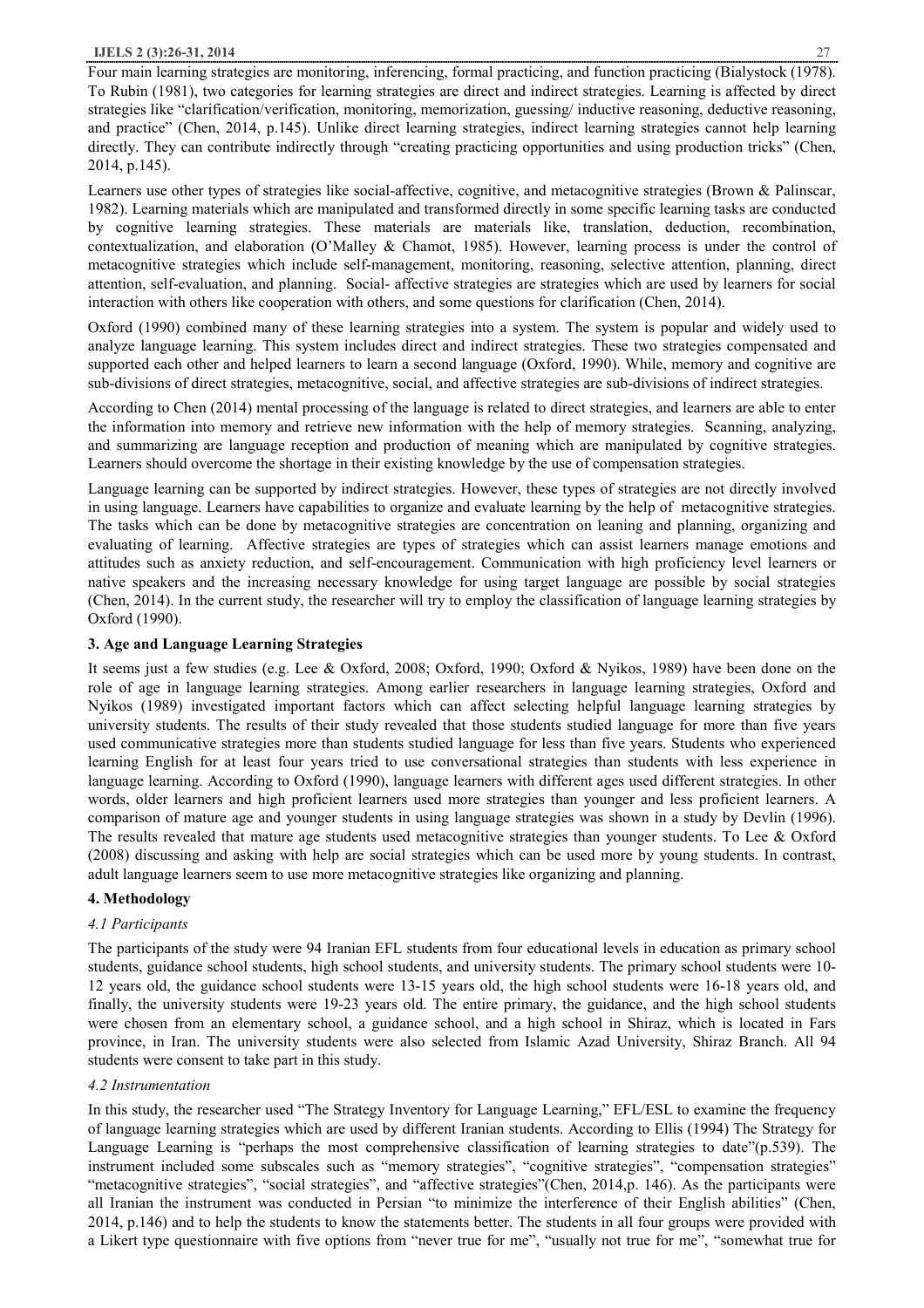me", "usually true for me", "always true for me". Then, the students were asked to respond each statement in the questionnaire.

### **5. Results and Discussion**

## *5.1 Research Question 1*

Regarding the research question of the study, Table 1 indicates that Iranian primary students preferred to use following learning strategies in order. They liked to use metacognitive strategies (M= 2.97), followed by memory strategies (M= 2. 90), social strategies (M= 2.86), affective strategies (M= 2.79), cognitive strategies (M= 2.75), and compensation strategies (M= 2.70). Guidance school students liked to use compensation strategies (M= 2.94), followed by memory strategies (M= 2.72), social strategies (M= 2.71), metacognitive strategies (2.70), cognitive strategies (2.68), and affective strategies (M= 2.48). High school students preferred to use compensation strategies (M=  $2.94$ ), followed by metacognitive strategies (M= 2.77), social strategies (M= 2.68), cognitive strategies (M= 2.67), memory strategies (M= 2.53), and affective strategies (2. 45). University students showed a preference for using compensation strategies (M= 3.11), followed by metacognitive strategies (M= 2.94), social strategies (M= 2.93), cognitive strategies (M= 2. 88), affective strategies (2.82), and memory strategies (M= 2.81).

| Strategy      |    | Primary |           |    | Guidance |           |    | High<br>school |           |    | University<br>Levle |           |
|---------------|----|---------|-----------|----|----------|-----------|----|----------------|-----------|----|---------------------|-----------|
|               | N  | Mean    | <b>SD</b> | N  | Mean     | <b>SD</b> | N  | Mean           | <b>SD</b> | N  | Mean                | <b>SD</b> |
| Memory        | 24 | 2.90    | 1.20      | 23 | 2.72     | 0.85      | 25 | 2.53           | 0.78      | 22 | 2.81                | 0.68      |
| Cognitive     | 24 | 2.75    | 1.13      | 23 | 2.68     | 0.83      | 25 | 2.67           | 0.79      | 22 | 2.88                | 0.69      |
| Compensation  | 24 | 2.70    | 1.12      | 23 | 2.94     | 0.89      | 25 | 2.94           | 0.87      | 22 | 3.11                | 0.73      |
| Metacognitive | 24 | 2.97    | 1.28      | 23 | 2.70     | 0.84      | 25 | 2.77           | 0.85      | 22 | 2.94                | 0.69      |
| Affective     | 24 | 2.79    | 1.14      | 23 | 2.48     | 0.68      | 25 | 2.45           | 0.77      | 22 | 2.82                | 0.72      |
| Social        | 24 | 2.86    | 1.17      | 23 | 2.71     | 0.85      | 25 | 2.68           | 0.81      | 22 | 2.93                | 0.68      |

Table 1. Using language learning strategies by different students

N: Number of the participants SD: Standard deviation

Running a one-way ANOVA indicated a significant deference between age groups and using memory strategies (F (3, 559) = 2.467, p = .034), cognitive strategies (F(3,559) = 2.657, p = .047), comprehension strategies (F(3,559) = 11.17, p  $= .000$ ), metacognitive strategies (F(3, 559) = 3.467, p = .079), affective strategies (F(3,559) = 5.347, p= .001), and social strategies (F(3,559) = 3.0543, p=.039).

The results of post hoc test revealed that, in comparison with guidance school students, primary school students would prefer to use more memory strategies ( $p = 0.028$ ). Guidance, high school, and university students would like to use compensation strategies more than primary school students ( $p = .000$ ). Guidance school students used less metacognitive strategies than primary school students ( $p = .027$ ). University students had a great preference for using metacognitive strategies than guidance school students ( $p = .045$ ). The results of post hoc test also showed that university students preferred to use affective strategies than guidance ( $P = .024$ ), and high school students ( $p = .007$ ). University students also had more preferences for using social strategies than guidance school students.

Table 2. Post-hoc comparison of different age groups for using language learning strategies

| Language                        |                 |                            |                 |            |       |  |
|---------------------------------|-----------------|----------------------------|-----------------|------------|-------|--|
| Learning Strategy<br>Comparison |                 |                            | Mean Difference |            |       |  |
|                                 | $\rm (I)$       | $\left( \mathrm{J}\right)$ | $(I-J)$         | Std. Error | Sig.  |  |
| Memory                          | Primary vs      | Guidance                   | .1134           | .085       | .768  |  |
|                                 | Primary vs.     | High school                | $.21457(*)$     | .07508     | .028  |  |
|                                 | Primary vs.     | University                 | .06758          | .0854      | 1.000 |  |
|                                 | Guidance vs.    | High school                | .11860          | .06584     | .856  |  |
|                                 | Guidance vs.    | University                 | $-.06793$       | .08530     | 1.000 |  |
|                                 | High school vs. | University                 | $-17765$        | .06589     | .137  |  |
| Cognitive                       | Primary vs.     | Guidance                   | .00743          | .08679     | 1.000 |  |
|                                 | Primary vs.     | High school                | $-0.01453$      | .08538     | 1.000 |  |
|                                 | Primary vs.     | University                 | $-.18674$       | .06426     | .128  |  |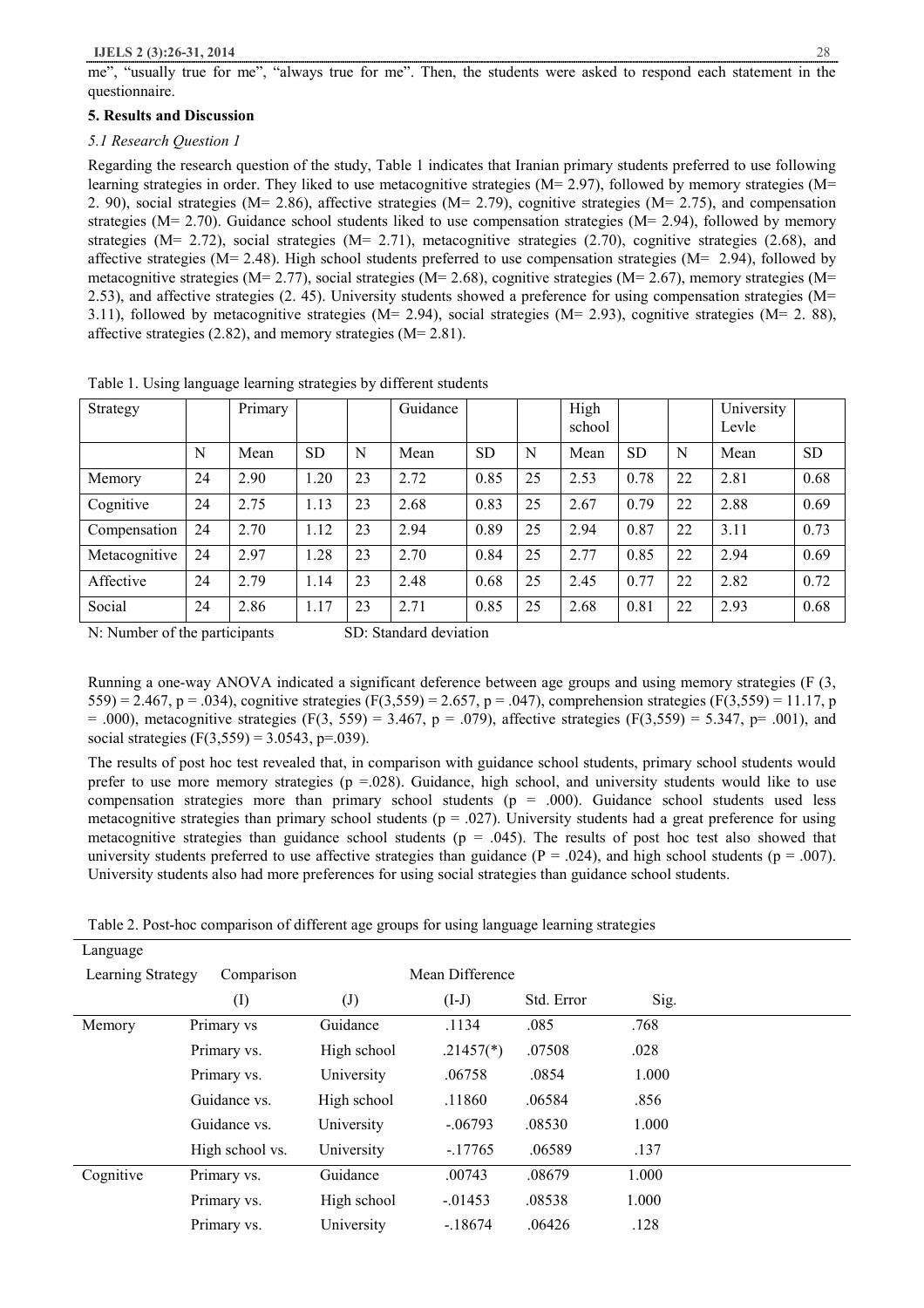| IJELS 2 (3):26-31, 2014 |                 |             |              |        |       | 29 |
|-------------------------|-----------------|-------------|--------------|--------|-------|----|
|                         | Guidance vs.    | High school | $-.01756$    | .06939 | 1.000 |    |
|                         | Guidance vs.    | University  | $-16513$     | .08465 | .100  |    |
|                         | High school vs. | University  | $-16836$     | .07426 | .179  |    |
| Compensation            | Primary vs.     | Guidance    | $-.35345(*)$ | .06735 | .000  |    |
|                         | Primary vs.     | High school | $-.36436(*)$ | .06834 | .000  |    |
|                         | Primary vs.     | University  | $-.43243(*)$ | .07686 | .000  |    |
|                         | Guidance vs.    | High school | .00768       | .07424 | 1.000 |    |
|                         | Guidance vs.    | University  | $-.07456$    | .06503 | 1.000 |    |
|                         | High school vs. | University  | $-.07365$    | .07467 | 1.000 |    |
| Metacognitive           | Primary vs.     | Guidance    | $.24345(*)$  | .07475 | .027  |    |
|                         | Primary vs.     | High school | .13622       | .07421 | .582  |    |
|                         | Primary vs.     | University  | .02543       | .07234 | 1.000 |    |
|                         | Guidance vs.    | High school | $-12135$     | .07467 | 1.000 |    |
|                         | Guidance vs.    | University  | $-.2434(*)$  | .07238 | .045  |    |
|                         | High school vs. | University  | $-12459$     | .07314 | .854  |    |
| Affective               | Primary vs.     | Guidance    | .172579      | .07889 | .186  |    |
|                         | Primary vs.     | High school | .218486      | .07346 | .057  |    |
|                         | Primary vs.     | University  | $-0.06357$   | .07416 | 1.000 |    |
|                         | Guidance vs.    | High school | .03517       | .07349 | 1.000 |    |
|                         | Guidance vs.    | University  | $-.25673(*)$ | .07067 | .018  |    |
|                         | High school vs. | University  | $-.28253(*)$ | .08255 | .007  |    |
| Social                  | Primary vs.     | Guidance    | .05684       | .08436 | 1.000 |    |
|                         | Primary vs.     | High school | .04572       | .07843 | 1.000 |    |
|                         | Primary vs.     | University  | $-17435$     | .07348 | .4000 |    |
|                         | Guidance vs.    | High school | $-.02678$    | .07435 | 1.000 |    |
|                         | Guidance        | University  | $-.23565(*)$ | .08673 | .046  |    |
|                         | High school vs. | University  | $-18753$     | .07367 | 1.000 |    |

# **6. Conclusion**

The results of the present study revealed that the use of language learning strategies is different with different age groups. The findings in this study are in line with the findings of Chen (2014) and Prokop (1989) studies. In his findings Prokop (1989) states that "there may be a natural developmental process in second language learning during which students spontaneously change their learning strategies as they learn to cope with the requirements of various learning tasks" (p. 40). Regarding the results of the current study, teachers should consider helpful language learning strategies and integrate them into regular languages classes for different age groups and teach in a way to meet the students' needs. Since language learning strategies can improve students' language proficiency, teachers should teach them by considering the age level groups. Based on the results of this study, the teachers should teach the learning strategies the students of different age level failed to use. Chen (2014) suggests "teachers demonstrate how to use the strategies of setting goals, planning, seeking practice opportunities, self-monitoring and self-evaluation. Next, students apply the strategies they have learned to the learning activities." Finally, the students should be able to self-evaluate their using language learning strategies and manage their own learning task.

# **References**

Abdolmehdi, R., & Mohammad, R. (2005). Iranian EFL learners' pattern of language learning strategy use. *The Journal of Asia TEFL*, *2*(1), 103-129.

Bates, E. (1972). *Language and context*. New York, NY: Academic.

Bialystock, E. (1978). A theoretical model of second language learning. *Language Learning*, *28*(1), 69-83.

Brown, A., & Palinscar, S. (1982). Including strategic learning from texts by means of informed self-control training. *Topics in Learning and Learning Disabilities*, *2*, 1-17.

Chamot, A. U., & Kupper, L. (1989). Learning strategies in foreign language instruction. *Foreign Language Annuals*, *22*, 13-24.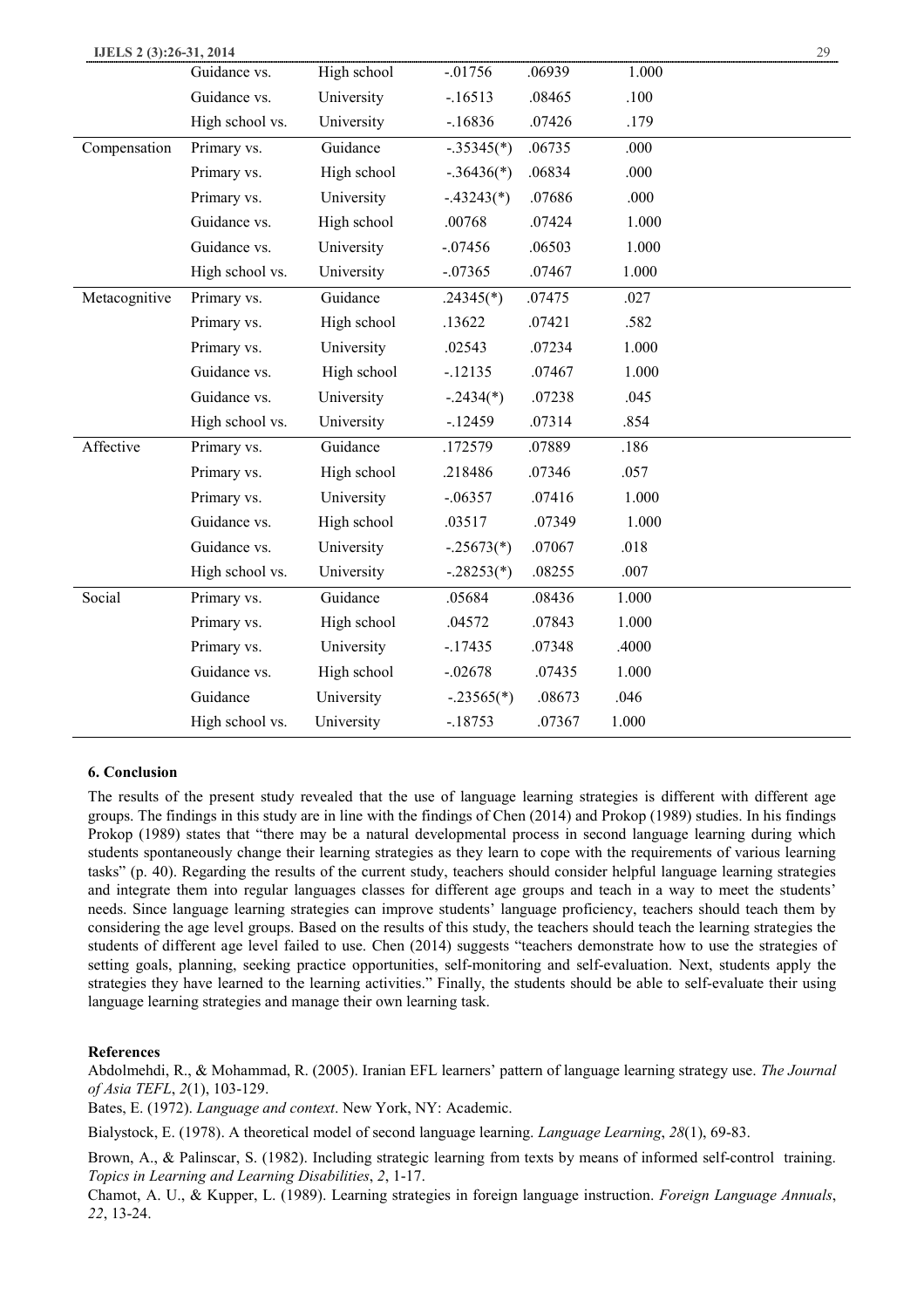Chang, C. Y., Liu, S. C., & Lee, Y. N. (2008). A study of language learning strategies used by college EFL learners in Taiwan. *Ming-dao Journal of General Education*, *2*, 235-261. http://www. mdu.edu.tw/~ged /other %20download/bulletin/20070319/11.pdf

Chesterfield, R., & Chesterfield, K. B. (1985). Natural order in children's use of second language learning strategies. *Applied Linguistics*, *6*(1), 45-59.

Cohen, A. D. (1990). *Language learning: Insights for learners, teachers, and researchers*. New York, NY: Newbury House.

Devlina, M. (1996). Older and Wiser? A comparison of the learning and study strategies of mature age and younger teacher education students. *Higher Education Research & Development*, *15*(1), 51-60.

Ehrman, M. (1990). Owls and doves: Cognition, personality, and learning success. In J. E. Alatis (Ed.), *Linguistics, language teaching, and language acquisition: The interdependence of theory, practice, and research* (pp. 413-437). Washington DC: George-town University Press.

Ellis, R. (1994). *The study of second language acquisition*. Oxford: Oxford University Press.

Galbraith, V., & Gardner, R. C. (1988). *Individual difference correlates of second-language achievement: An annotated bibliography*. London: University of Western Ontario.

Huang, S. C. (1989). *Using peer-teaching in high schools in Taiwan* (Unpublished master's thesis, The University of Kansas, Lawrence).

Huang, S. C. (1997). *Taiwanese senior high school students' EFL learning: Focus on learning strategies and learning beliefs*. Ann Arbor, Michigan: UMI Company.

Lai, Y. C. (2009). Language learning strategy use and English proficiency of university freshmen in Taiwan. *TESOL Quarterly*, *43*(2), 255-280.

Lan, R., & Oxford, R. (2003). Language learning strategy profiles of elementary school students in Taiwan. *International Review of Applied Linguistics in Language Teaching*, *41*(4), 339-379. www.ccsenet.org/elt English Language Teaching Vol. 7, No. 2; 2014 http://dx.doi.org/10.1515/iral.2003.016

Lee, H. (2000). A relationship between English language learning strategies and cloze test. *Journal of English Language Teaching*, *12*(1), 247-270.

Lee, K. R., & Oxford, R. (2008). Understanding EFL learners' strategy use and strategy awareness. *Asian EFL Journal*, *10*(1), 7-32.

Lessard-Clouston, M. (1997). *Language learning strategies: An overview for L2 teachers*. Retrieved June 12, 2010, from http://iteslj.org

Li, J., & Qin, X. (2006). Language learning styles and learning strategies of tertiary-level English learners in China. *RELC Journal*, *37*(1), 67-90. http://dx.doi.org/10.1177/0033688206063175

Liao, Y. F. (2000). *A study of Taiwanese junior high school students' EFL learning motivation and learning strategies*  (Master thesis, National Changhua University).

Liu, M. L. (2004). *A study of beliefs about language learning and learning strategies of senior high school students*  (Unpublished master's thesis, National Kaohsiung Normal University).

Lo, Y. H. G. (1996). Can whole language be applied to teaching English as a foreign language in secondary schools in *Taiwan: Problems, challenges, and possibilities* (Unpublished master's thesis, Indiana University, Bloomington).

Magowe, J. M., & Oliver, R. (2007). The relationship between language learning strategies, proficiency, age and efficacy beliefs: A study of language learners in Botswana. *System*, *35*, 338-352.

Naiman, N., Frohlich, M., Stern, H., & Todesco, A. (1978). *The good language learner*. Toronto: Ontario Institute for Studies in Education, The Modern Language Center.

Nunan, D. (1988). *The learner-centered curriculum*. Cambridge: Cambridge University Press.

O'Malley, J. M., & Chamot, A. U. (1985). Learning strategy applications with students of English as a second language. *TESOL Quarterly*, *19*(3), 557-584.

O'Malley, J. M., & Chamot, A. U. (1990). *Learning strategies in second language acquisition*. Cambridge: Cambridge University Press.

Oxford, R. (1987). *Strategy inventory for language learning*. Alexandria, VA: Author.

Oxford, R. (1989). The role of styles and strategies in second language learning. *ERIC Digest*. (ERIC Document Reproduction Services, No. ED317 087).

Oxford, R. (1990). *Language learning strategies: What every teacher should know*. New York, NY: Newbury House Publishers.

Oxford, R. (1992). Who are our students? A synthesis of foreign and second language research on individual differences with implications for instructional practice. *TESL Canada Journal*, *9*(2), 30-49.

Oxford, R., & Crookall, D. (1989). Language learning strategies: Methods, findings, and instructional issues.

*Modern Language Journal*, *73*(4), 404-419.

Oxford, R., & Ehrman, M. E. (1993). Second language research on individual differences. In W. Grabe (Ed.), *Annual Review of Applied Linguistics* (pp. 188-205). Cambridge: Cambridge University Press.

Oxford, R., & Nyikos, M. (1989). Variables affecting choice of language learning strategies by university students. *Modern Language Journal*, *73*, 291-300.

Peng, L. (2002). Applying learning style in instructional strategies. *Center for Development of Teaching and Learning*, *5*(7), 1-3.

Prokop, M. (1989). *Learning strategies for second language users: An analytical approach with case studies*. Lewiston, NY: The Edwin Mellen Press.